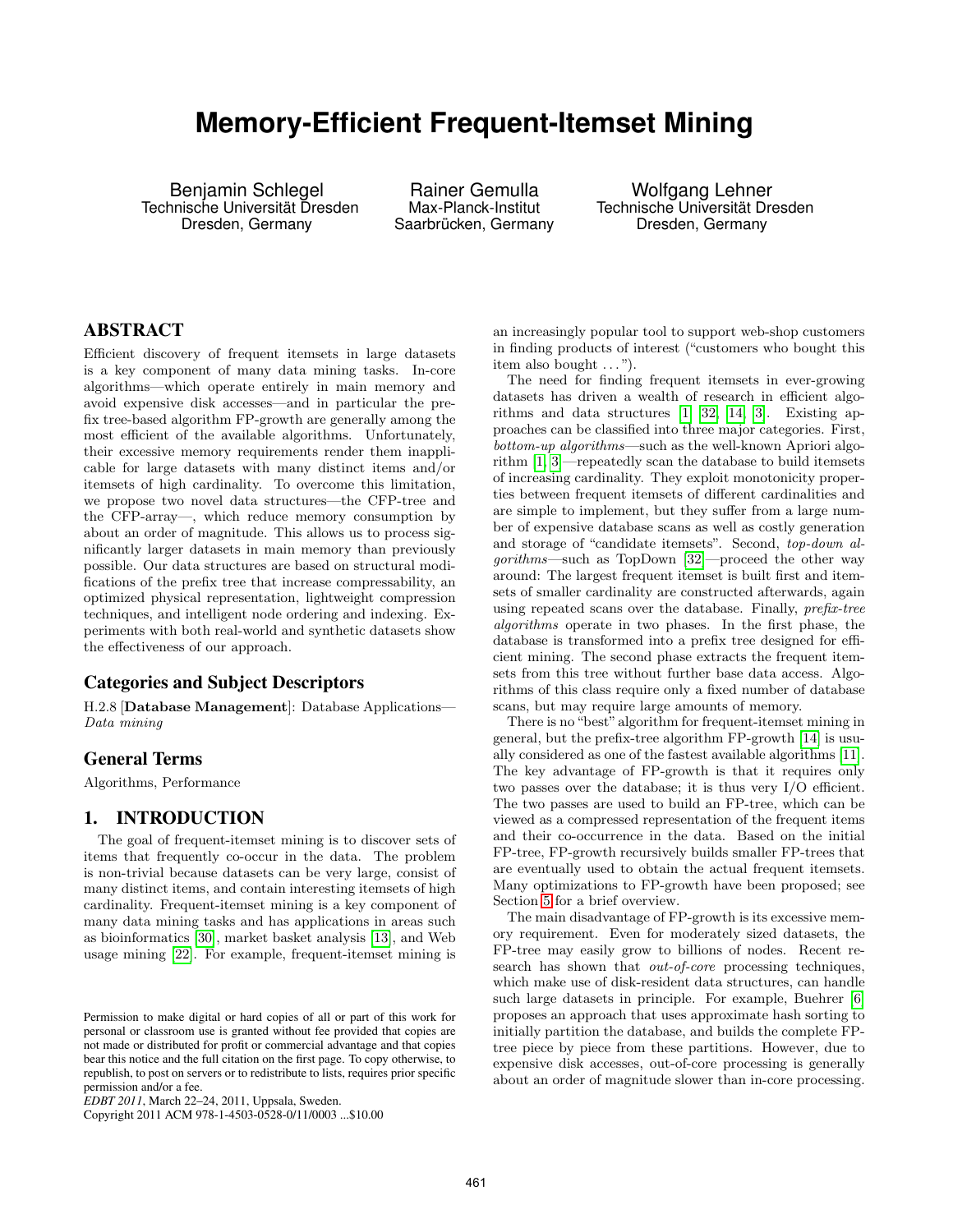In this paper, we show how to reduce the memory requirements of FP-growth by about an order of magnitude. This allows us to avoid out-of-core processing in many cases where it is needed with existing approaches, and reduces the cost of out-of-core processing in the remaining cases due to favorable access patterns. Our in-core approach does not deteriorate the runtime of the FP-growth algorithm when the dataset is small, but leads to significant improvements when the data is large. The key to memory efficiency are two data structures, one for each of the phases of FP-growth. The CFP-tree is optimized for the build phase and is based on structural changes to the FP-tree, a highly tuned physical representation by means of a ternary tree, and various lightweight compression techniques. The CFP-tree provides a high compression ratio with reasonably small compression and decompression cost. The additional cost of (de)compression is largely offset by better usage of memory bandwidth. After the initial build phase, the CFP-tree is transformed into a different data structure called the CFP $array;$ <sup>[1](#page-1-0)</sup> the cost of this transformation constitutes only a negligible fraction of the overall FP-growth runtime. Since different access paths are required in the mining phase, the CFP-array uses an array-based physical representation of the FP-tree, and employs intelligent node ordering, indexing, and compression. During the mining phase, the process recurses: many more smaller "conditional" CFP-trees will be built and transformed into CFP-arrays; this makes memory efficiency the more crucial.

We conducted an extensive evaluation of our data structures with various datasets. We observed an order-ofmagnitude decrease in memory consumption on all the data sets we experimented with, whether real world or synthetic. When applied to very large datasets, the reduced memory consumption leads to multiple order-of-magnitude performance improvements when compared to plain FP-growth. On large datasets, our approach outperforms the best (and highly optimized) frequent-itemset mining algorithms of the well-known FIMI repository [\[8\]](#page-11-6).

The remainder of this paper is structured as follows. Section [2](#page-1-1) describes preliminaries: the FP-growth algorithm, ternary-tree representations of the FP-tree, and lightweight compression techniques. Section [3](#page-2-0) introduces the CFP-tree and the CFP-array. In Section [4,](#page-6-0) we report the results of our experimental evaluation. Section [5](#page-10-2) gives an overview of related work, and Section [6](#page-10-4) concludes the paper.

# <span id="page-1-1"></span>2. PREREQUISITES

Let  $\mathcal{I} = \{a_1, \ldots, a_m\}$  be a set of *items* and  $\mathcal{D} =$  $(T_1, \ldots, T_n)$  be a database of *transactions*, where each transaction  $T_i \subseteq \mathcal{I}$  consists of a set of items. The *support* of an *itemset*  $I \subseteq \mathcal{I}$  is the number of transactions that contain I; an itemset is frequent if its support exceeds some minimum support  $\xi$ . The goal of frequent-itemset mining is to find all itemsets that are frequent. In this section, we briefly review the FP-growth algorithm for frequent-itemset mining, its basic data structure, the FP-tree, as well as a physical representation of the FP-tree by means of a ternary tree. We also discuss lightweight compression techniques that will serve as the basis for our CFP-tree.



<span id="page-1-2"></span>Figure 1: An FP-tree

## 2.1 FP-Growth and the FP-Tree

FP-growth is a divide-and-conquer algorithm that consists of two recurring phases: build and mine. The build phase transforms the database into a representation that is wellsuited for mining: the FP-tree (for frequent-pattern tree). Figure [1](#page-1-2) shows an FP-tree built from a FIMI dataset [\[8\]](#page-11-6) with minimum support of  $\xi = 80,000$ . The FP-tree is constructed in two passes over the database. The first pass counts the support of each individual item; only frequent items and their support (count values) are retained. In the example, items 1, 2, 3, and 4 are frequent and have counts  $f_1 = 308,656, f_2 = 116,102, f_3 = 115,691, \text{ and } f_4 = 89,331,$ respectively. The database is then scanned a second time and the FP-tree is built. The items in each transaction are sorted in descending order of their support; the FP-tree is simply a prefix tree on the sorted transactions enriched with some additional information. Apart from the item itself, this information includes the number of times each prefix has been encountered (count) and links for efficient navigation. For example, leaf node  $(4 | 13490)$  represents prefix  $(1, 2, 4)$ ; this prefix occurred 13,490 times in the database.

To obtain the support of a specific itemset  $I$ , we add up the counts of the prefixes that both contain  $I$  and end with the least frequent item in  $I$ . In order to do this efficiently, all occurrences of a (least frequent) item are connected using so-called nodelinks (dotted lines in Figure [1\)](#page-1-2) and each node has a link to its parent (solid lines). For example, the support for itemset  $\{3,4\}$  is given by summing up the frequencies of prefixes  $(1, 2, 3, 4)$ ,  $(1, 3, 4)$ ,  $(2, 3, 4)$ , and  $(3, 4)$  (this gives 26,011). The mine phase of FP-growth proceeds more intelligently than just described: It repeatedly (1) picks the least frequent item  $a$  in the tree (until empty),  $(2)$  recursively runs FP-growth on the "conditional" FP-tree built from the prefixes that contain  $a$ ,  $(3)$  uses the result to construct all frequent itemsets that contain  $a$ , and  $(4)$  removes  $a$  from the FP-tree. More details about this conditioning process can be found in [\[14\]](#page-11-4). For the purpose of this paper, note that both parent links and nodelinks are only traversed in the mine phase.

## 2.2 Physical Design

An important part of all prefix tree-based algorithms is the design and implementation of the physical representation of the tree. During the build phase, one wants to quickly find (or create) the prefix corresponding to the current transaction. In what follows, we refer to the children of a node in the FP-tree as the direct suffixes of the node. Thus, to insert the transaction  $\{2,4\}$  into the FP-tree shown in Figure [1,](#page-1-2) we have to find the node of item 2 among the direct suffixes of the root, and then item 4 among the direct suffixes of

<span id="page-1-0"></span> $1<sup>1</sup>$ As discussed in Section [5,](#page-10-2) the CFP-array is a different data structure than the similarly-named FP-array of [\[16\]](#page-11-7).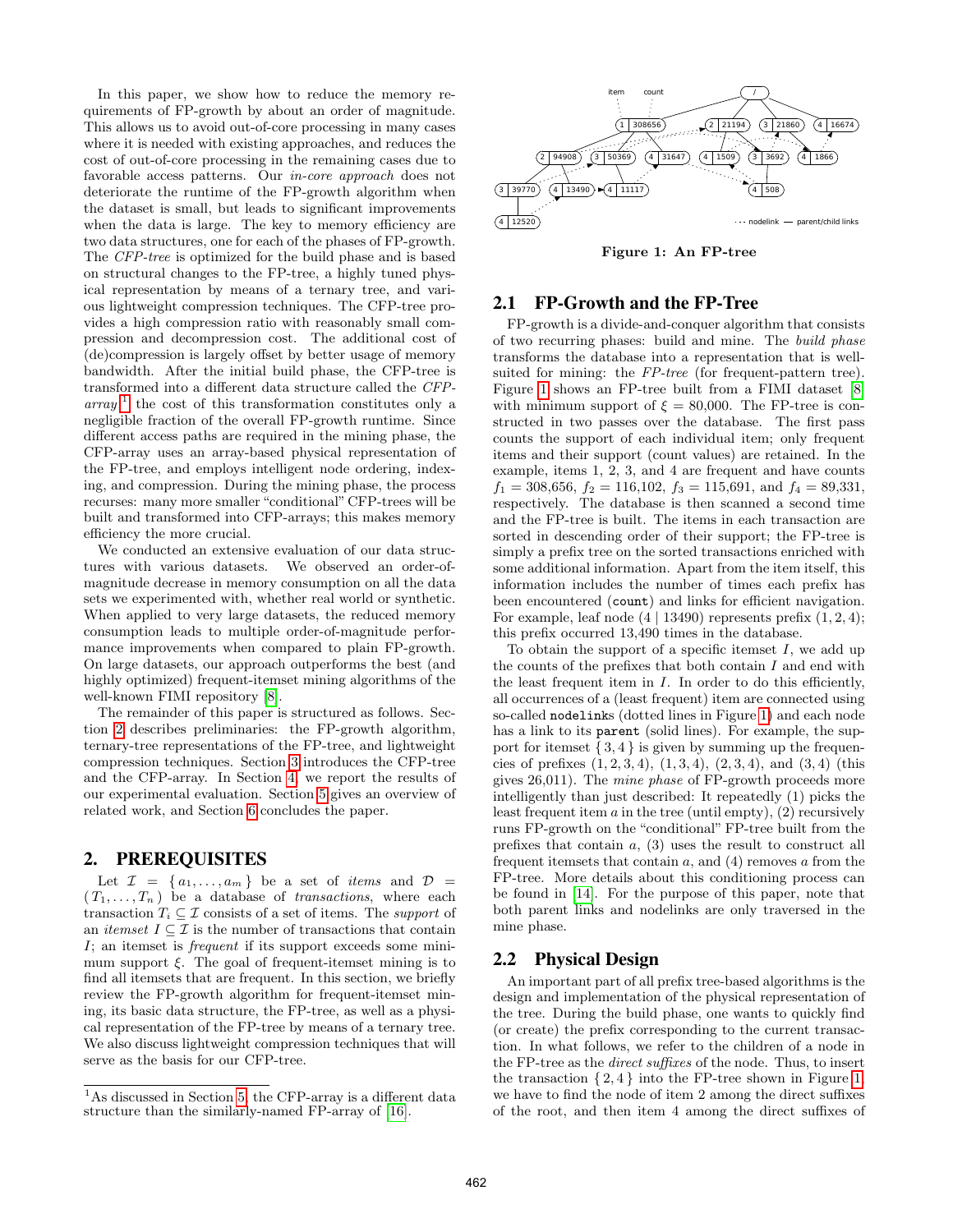

<span id="page-2-2"></span>Figure 2: A ternary FP-tree

the selected node. The counts of both nodes are increased by one. Unless implemented carefully, a significant part of the overall runtime is spent on the search for the next node among the direct suffixes.

In this paper, we use a physical representation based on a ternary tree  $[25]$ .<sup>[2](#page-2-1)</sup> The main idea of a ternary tree is to arrange direct suffixes in a binary search tree; this requires two additional *left* and *right* pointers for each node. A *suf* $fix$  pointer connects each node with the binary tree of its direct suffixes. Thus, a node within the ternary tree has fields id, count, parent, nodelink, left, right, and suffix. Figure [2](#page-2-2) shows a ternary search tree for the FP-tree of Figure [1.](#page-1-2) For readability, parent pointers and nodelinks have been omitted. Note that left and right pointers connect nodes within a level of the FP-tree; suffix pointers move down one level.

Search in a balanced binary search tree has logarithmic complexity, but knowledge of count values can be used to construct near optimal search trees. Since each node has the same size, the ternary tree also facilitates simple and efficient memory management without fragmentation. Its major drawback, however, is the high memory consumption: the five pointers alone require 40 bytes per node on a 64-bit systems. On trees with billions of nodes, this high memory requirement forces out-of-core computation and thus severely slows down computation. It is the impetus of this paper to drive down this memory requirement while maintaining fast execution times.

## 2.3 Lightweight Compression

It will become evident later on that the FP-tree has a huge compression potential. The challenge, of course, is to select compression techniques that balance compression ratio and runtime overhead accordingly. We found that entropy-based compression as well as all bit-level compression techniques have too high runtime overhead. This overhead is magnified because the FP-tree is traversed many times. For this reason, we focus on byte-level static encodings like null suppression or variable byte encoding.

The basic idea of null suppression is to substitute null values or successive zeros with a description of how many zeros are omitted. Perhaps the simplest form of null suppression is used to tag missing fields in a database record using presence bits stored up front [\[24\]](#page-11-9). Another version of null suppression—proposed by Westmann [\[31\]](#page-11-10) to compress "small integers"—removes leading zero bytes of an integer value and instead stores the number of eliminated bytes.

There are two variants of this *leading zero-bytes suppression*. For 32-bit integers, the first variant uses 3 bits to encode the number of suppressed zero bytes  $(0-4)$ , followed by the remaining (non-zero) bytes. For example, hexadecimal value 00000090 will be encoded as binary value 01110010000. The second variant omits the first bit of the compression mask and stores the least significant byte even when zero; it is preferable when 0 values are encountered infrequently.

Variable byte encoding (also known as varint128 or 7-bit encoding) works by splitting an  $n$ -bit integer into a sequence of  $\lceil n/7 \rceil$  7-bit blocks. This sequence is stored in  $\lceil n/7 \rceil$  successive bytes, in which the lower 7 bits are used to store the block, and the highest bit is a continuation bit which indicates whether or not an additional block follows (i.e., it is set to 0 if the sequence ends). For example, the hexadecimal value 00000090 is encoded using the following 2 bytes: 1000000100010000. Compared to leading zero-byte suppression, variable byte encoding achieves better compression ratios for small values  $\langle \langle 128 \rangle$  and avoids a separate compression mask for storing the number of suppressed zeros. However, variable byte encoding has usually higher decompression costs for large values ( $\geq$  128), and lookup of the length  $\lceil n/7 \rceil$  of a compressed value is not possible without decompression.

Every bit or byte saved when storing each node of the FP-tree has significant impact on the overall memory consumption on large trees with billions of nodes. Since the various static encodings differ in compression ratio and runtime cost, we opt to employ different compression techniques for different parts of the CFP-tree and the CFP-array. In fact, each of the above techniques will play an important role.

## <span id="page-2-0"></span>3. COMPRESSED PREFIX TREES

As mentioned previously, the CFP-tree is a variant of the FP-tree tailored to the build phase of FP-growth. By design, most of the fields stored in a CFP-tree node have small values so that lightweight compression is very effective. We exploit this compression potential in an optimized ternary representation, the ternary CFP-tree. After being built, the CFP-tree is converted to an CFP-array, which are tailored to the mine phase. The CFP-array draws from intelligent node ordering, indexing, and variable byte suppression.

### 3.1 Compression Potential

To get some intuition about the size of an uncompressed FP-tree and its compression potential, we exemplarily analyze the ternary-tree representation of an FP-tree built for the Webdocs dataset of the FIMI repository [\[19\]](#page-11-12). With a minimum support of 10%, the FP-tree is built from 1,661,662 transactions with an average length of 46.78 distinct items. The tree comprises 50,407,635 nodes, each consisting of seven 4-byte fields (we used 32-bit pointers), and requires 1.4GB of memory. Thus even a relatively small dataset and a high value of minimum support may lead to substantial memory consumption.

The in-memory representation of our example FP-tree is summarized in Table [1.](#page-3-0) As can be seen, most of the space is spent for storing zero bytes. We make the following observations:

• Roughly 53% of the total memory consists of zero bytes. In most cases, four out of the seven fields in

<span id="page-2-1"></span><sup>2</sup>Most of our techniques can be applied to other physical designs, such as the binary tree representation of [\[12\]](#page-11-11).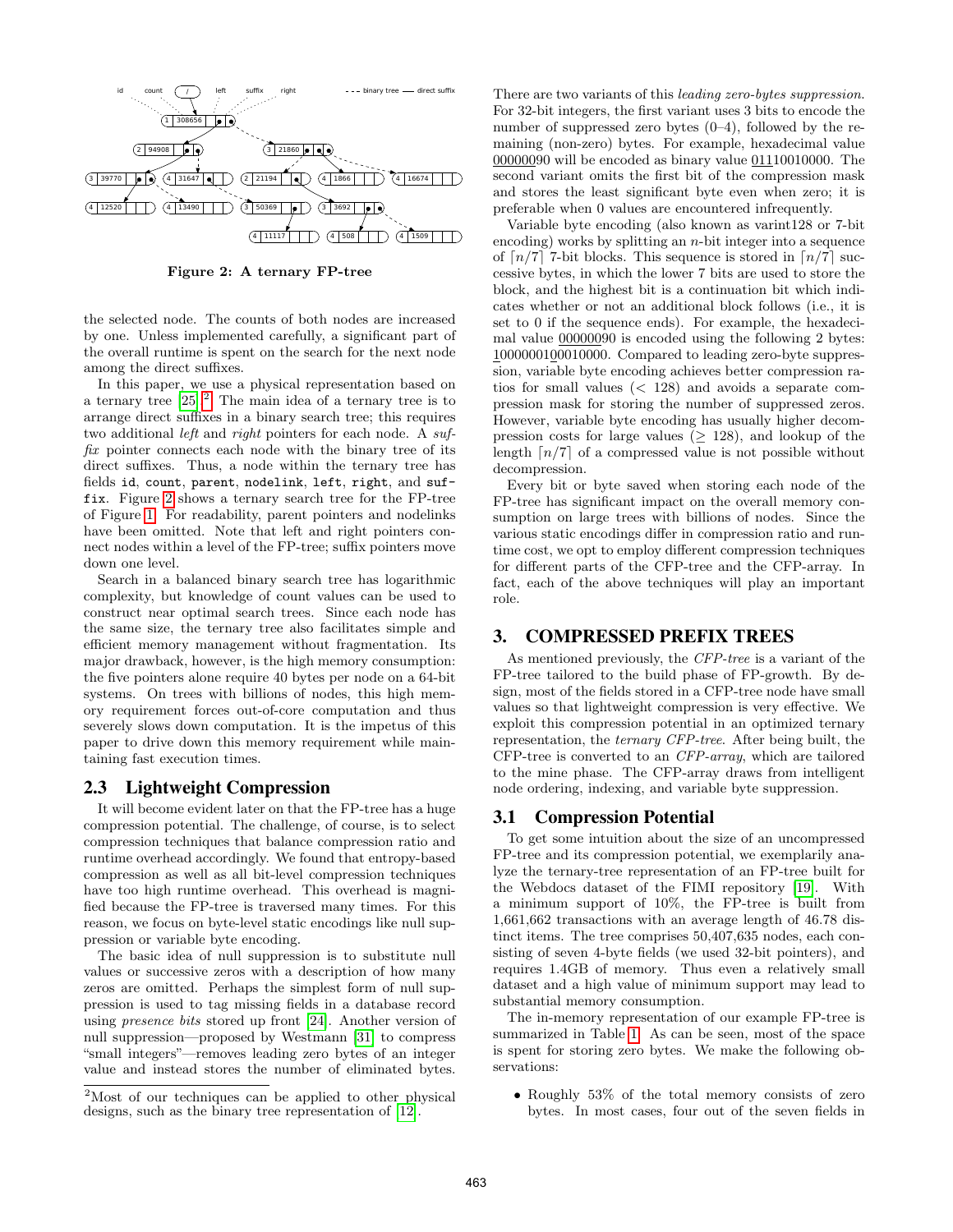| Leading $0s \rightarrow$ | $\theta$ |          | 2        | 3        | 4     |
|--------------------------|----------|----------|----------|----------|-------|
| item                     | $0\%$    | $0\%$    | $2\%$    | 98%      | $0\%$ |
| count                    | $0\%$    | ${<}1\%$ | ${<}1\%$ | $> 99\%$ | $0\%$ |
| nodelink                 | 67%      | 33\%     | ${<}1\%$ | 0%       | $0\%$ |
| parent                   | 66%      | 34\%     | ${<}1\%$ | $0\%$    | $0\%$ |
| suffix                   | 65%      | 32%      | ${<}1\%$ | $0\%$    | $3\%$ |
| left                     | ${<}1\%$ | ${<}1\%$ | $0\%$    | $0\%$    | 99%   |
| right                    | ${<}1\%$ | ${<}1\%$ | $0\%$    | 0%       | 99%   |

<span id="page-3-0"></span>Table 1: Fields and number of leading zero bytes in an FP-tree for the Webdocs data

each node start with 3 or 4 leading zero bytes; the remaining three fields have none or only one leading zero byte.

- The item field, which stores identifiers rather than actual items, ranges from 1 to 262 so that two of the field's four bytes are always zero; only 2% of the nodes actually require two bytes to store the item.
- Almost all nodes require only one byte for the count field (but the maximum value is 1,429,525).
- Only one third of the forward-traversal pointers left, right, and suffix are non-zero. This is because every ternary tree with n nodes has  $2n+1$  zero pointers and  $n-1$  non-zero pointers.<sup>[3](#page-3-1)</sup> In contrast, the backwardstraversal pointer parent and the sidewards-traversal pointer nodelink are rarely zero.
- About two-thirds of all non-zero pointers require 4 bytes of memory; most of the remaining pointers require 3 bytes. This is true even though we used a virtual address space so that pointer values start at zero and are tight.

We observed similar patterns in our experiments with other datasets. As argued below, the CFP-tree improves the compression potential further and is guaranteed to be effective under mild assumptions on the data.

## 3.2 The CFP-tree

This section introduces the CFP-tree; its physical representation is discussed in the next section. The main goal of the CFP-tree is to make values as small as possible so that the effectiveness of static encoding is maximized. The structure of the CFP-tree is identical to the structure of the corresponding FP-tree, but the information stored in its nodes is different. We illustrate our discussion using the CFP-tree shown in Figure [3;](#page-3-2) it corresponds to the FP-tree of Figure [1.](#page-1-2)

In what follows, we only describe differences between the FP-tree and CFP-tree. The first such difference concerns the link structure. An analysis of FP-growth shows that the build and mine phases require disjoint sets of links. In fact, to build an FP-tree, only child links are necessary because traversal during insertion is from top (root) to bottom (inner node or leaf). Since the CFP-tree is designed for only the



<span id="page-3-2"></span>Figure 3: A CFP-tree

build phase, we can safely omit parent links or nodelinks. As shown in Figure [3,](#page-3-2) this leads to a significant reduction of the number of links. Note that omitting these links is not beneficial for the FP-tree itself because they are needed during the mine phase. In contrast, the CFP-array handles parent and nodelinks in a different fashion; they are reconstructed (but not stored) during the transition from the CFP-tree to the CFP-array.

The remaining differences concern the data stored in each node. Since an item may occur many times in the FP-tree, both the FP-tree and the CFP-tree make use of item identifiers instead of working with the actual items. A supplementary dictionary is used to store the mapping between identifiers to actual items. We assign identifiers in increasing order of item frequency: The k-th most frequent item gets identifier  $k$ . With this choice of item identifiers, frequent items require less bits to store; e.g., each of the 256 most frequent identifiers can be stored in just one byte. Under the assumption that item frequencies are skewed (which makes frequent itemset mining useful), the space savings are significant. Moreover, the value of the identifier stored in each node is expected to be close to the identifiers stored in its children; cf. Figure [1.](#page-1-2) This property is exploited in the CFP-tree, which replaces the item field of the FP-tree by a ∆item field. The ∆item field stores only the difference of the item identifier from the respective parent node. To obtain the actual identifier, simply accumulate the values of all ∆item fields on the path from the root node to the node of interest. For example, node (4 | 13490) of the FP-tree of Figure [1](#page-1-2) has item identifier 4. The corresponding node in the CFP-tree of Figure [3](#page-3-2) is labeled  $(2 \mid 13490)$ ; its item identifier can be reconstructed by adding the ∆item fields of nodes  $(1 \mid 131732)$ ,  $(1 \mid 41648)$ , and  $(2 \mid 13490)$ .

Perhaps surprisingly, delta encoding is not beneficial for count values. Although the counts along the path from the root to a leaf form a non-increasing integer sequence, the count of a node is often much smaller than, and very rarely equal to, the count of its parent; Figure [1](#page-1-2) illustrates this property. In fact, the delta to the parent is often greater than the actual count value. Moreover, storage of delta counts would lead to decreased efficiency when updating the tree: The delta counts of a large number of nodes would have to be modified to incorporate an insertion or update.

Instead of using deltas, the CFP-tree employs noncumulative count values. It replaces the count field of the FP-tree by a pcount field (for partial count). Recall that the insertion of a prefix into the FP-tree increases all counts along the path corresponding to the inserted prefix by 1 (because all these paths are contained in the transaction). Instead, insertion into the CFP-tree increases only the pcount

<span id="page-3-1"></span><sup>3</sup>Proof: A node added to a ternary tree transforms a zero pointer into a non-zero pointer, but also adds three new zero pointers. The smallest ternary search tree with 1 node has three zero pointers.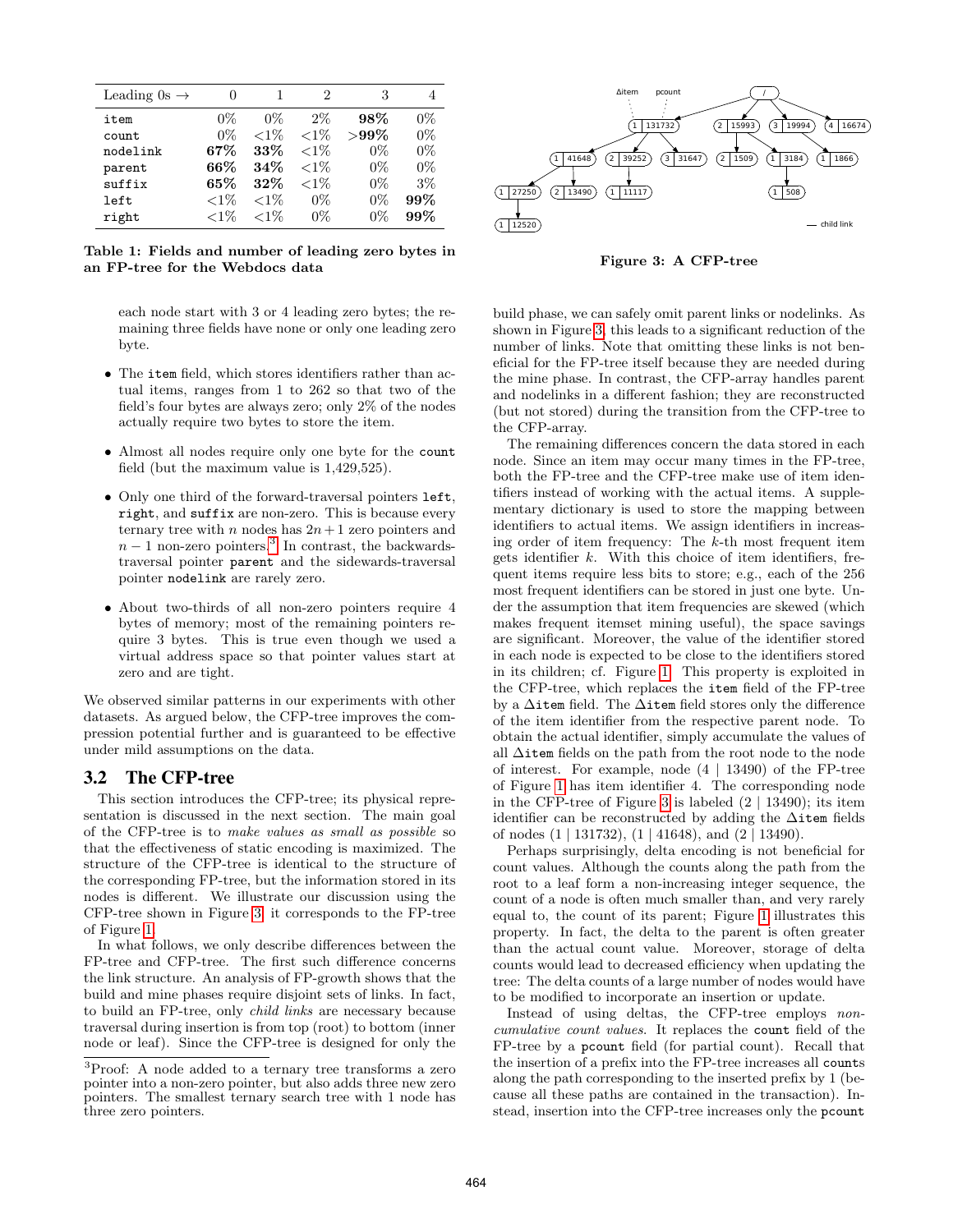| Leading $0s \rightarrow$ |    |       |          |         | 4     |
|--------------------------|----|-------|----------|---------|-------|
| $\Delta$ item            | 0% | $0\%$ | $0\%$    | $100\%$ | $0\%$ |
| pcount                   | 0% | $0\%$ | ${<}1\%$ | $3\%$   | 97%   |

<span id="page-4-0"></span>Table 2: Fields and number of leading zero bytes in the CFP-tree for the Webdocs data

field of the final node in the path. One can show that the value of the count field of a node in an FP-tree is equal to the sum of the pcount fields of the corresponding CFP-tree node and all its children. Thus, for every corresponding pairs of nodes, we have count≥pcount. For example, consider node (1 | 41648) in Figure [3.](#page-3-2) To obtain the count of the node, take its pcount value add the pcount values of nodes (1 | 27250), (1 | 12520), and (2 | 13490). This gives 94,908, which equals the count of the corresponding node in Figure [1.](#page-1-2) Note that the sum of all non-cumulative count values of a CFP-tree is equal to the number of transactions that generated the tree. Often, the CFP-tree has many more nodes than transactions so that the average value of the non-cumulative count is less than 1; this makes lightweight compression extremely effective.

Table [2](#page-4-0) shows the distribution of leading zeros for the fields in the CFP-tree built on the Webdocs dataset. When compared to Table [1,](#page-3-0) one observes that the pcount field is almost always zero, while count is never zero. This means that there is a huge number of nodes that do not correspond to a full transaction in the database (these nodes correspond to subsets of transactions). We also observe that delta coding of item identifiers shows only a minor improvement on this particular dataset. This is because the number of frequent items in this dataset is very low (just 262); significant improvements can be observed for smaller support values or datasets with more distinct items.

### 3.3 The Ternary CFP-tree

The ternary CFP-tree is a highly-compressed physical representation of the CFP-tree. It exploits the fact that the CFP-tree contains many small values. Each node in the ternary tree consists of compressed versions of the data fields from the CFP-tree ( $\Delta$ item, pcount) and, in most cases, the relevant pointer fields of the ternary tree (left, right, suffix). We use different compression techniques for the various fields so as to minimize the overall memory consumption. Moreover, we reduce the number of pointers by embedding small leaf nodes into their parents and representing "chains" in the tree as arrays.

Since the data fields ∆item and pcount usually have very small values, we compress them using leading zero byte suppression. Recall that leading zero byte suppression makes use of a compression mask that indicates how many zero bytes have been omitted. The length of this mask is either 3-bit (0–4 bytes omitted) or 2-bit (0–3 bytes omitted). In all our experiments, the pcount value was equal to zero for the majority of the nodes in the CFP-tree; cf. Table [2.](#page-4-0) In contrast, the  $\Delta$ item field is arguably never 0. Thus, a 3-bit compression mask pays off for pcount, while a 2-bit compression mask is sufficient for ∆item. Note that apart from increased compressibility, usage of non-cumulative counts also reduces the (de)compression overhead because only a single pcount field has to be updated when inserting a prefix that already exists in the tree.



<span id="page-4-1"></span>Figure 4: A CFP-tree node and its in-memory representation

We reduced the size of each of the three pointer fields left, right, and suffix from 64 bits to 40 bits, which is sufficient to address 1TB of main memory. Furthermore, all three pointer are compressed using null suppression, i.e., we use a presence bit to indicate whether or not a pointer is null. This amounts to 3 presence bits in total. The pointer fields of a ternary CFP-tree with  $\boldsymbol{n}$  nodes compress to a fraction of  $\frac{n-1}{3n}$  of the size of the respective fields in the ternary FPtree (since there are  $n-1$  non-zero pointers). For large n, the size of the pointers in the ternary CFP-tree averages to 43 bits, while the size of the pointer in the ternary FP-tree averages to 120 bits (also assuming 40-bit pointers).

To summarize, a standard node of the ternary CFP-tree is stored as follows. The first byte holds the compression mask for all fields  $(2+3+3=8 \text{ bits})$ . The subsequent bytes hold ∆item and pcount field without leading zero bytes, followed by 0–15 bytes containing the non-zero pointers. Figure [4](#page-4-1) gives an example of ternary CFP-tree compression as discussed thus far. The first two bits of the compression mask are set to 11 and indicate that ∆item=3 has three leading zero bytes. The next three bits of the compression mask are set to  $100$  because pcount=0. The remaining bits are set to 010 and indicate zero values for the left and right pointers and a non-zero value for the suffix pointer. The compressed node requires 7 bytes in total.

In addition to standard nodes, the CFP-tree comprises embedded leaf nodes and chain nodes. Embedded leaf nodes are based on the observation that the smallest possible standard node requires just 3 bytes: one byte for each the compression mask, the ∆item field, and the pcount field, and zero bytes for the pointers (i.e., the node is a leaf). Since this is less memory than required for storing a pointer, we embed such small leaf nodes within the respective pointer field of their parents. The first byte of the pointer field is used to distinguish between a pointer  $(\neq 255)$  and an embedded leaf node (=255); our memory manager never uses memory addresses that start with 255. All leaves with 0 ≤∆item< 256 and pcount< 16,777,216 are stored in the parent. Thus an embedded leaf consists of a marker byte, one byte for the value of ∆item, and three bytes for the value of pcount. We found that in particular for datasets with small average transaction length (i.e., datasets with a CFP-tree of low height), node embedding achieves significant memory reduction.

Interestingly, experiments on several datasets with low minimum support suggest that often more than 90% of the nodes in a CFP-tree follow exactly the node layout of the example of Figure [4:](#page-4-1) a  $\Delta$ item value lower than 256, a zero pcount value, zero left and right pointers, and a suffix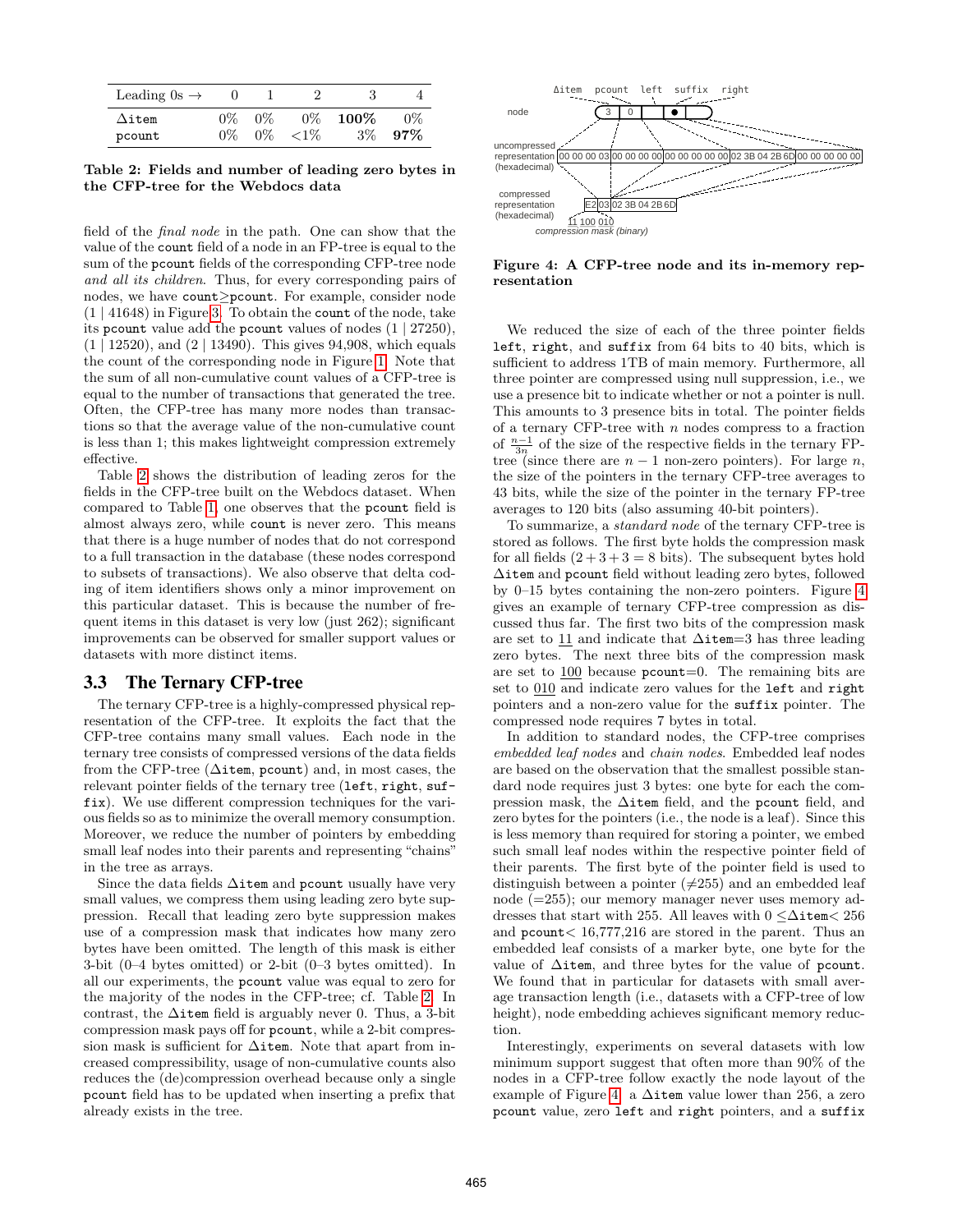pointer. Note that the suffix pointer consumes most of the space in the node. This gives rise to a further optimization technique in the form of chain nodes, which were originally proposed for Patricia tries [\[15\]](#page-11-13). The key idea is as follows: Whenever there is a chain of multiple nodes of the pattern described above, we store just the item identifiers of the nodes in the chain. To indicate the presence of such a chain node, we set all three bits of the pcount compression mask to one. This reduces the number of possible states of pcount in a standard node, but forms no problem in practice<sup>[4](#page-5-0)</sup>. The remaining 5 bits of the compression mask store the number of nodes in the chain, followed by that many bytes each containing one ∆item value. The chain node is terminated by a suffix pointer that connects it to the child of the last node in the chain. In total, a chain node requires  $m + 6$ bytes for a chain of length  $m$ . For example, if six FP-tree nodes are merged into a single chain node, then the space consumption of each node averages to only 2 bytes.

## 3.4 The CFP-array

The CFP-array is a data structure optimized for the mine phase of FP-growth. Recall that the mine phase performs both sidewards and backward traversal and requires quick access to the value of item and count. To provide the navigational and data information, the CFP-array consists of an array of compressed triples and a small index. One of the key observations behind this layout is that the CFParray is static, i.e., built once and never changed. We can thus safely ignore update costs. In what follows, we describe how to build the CFP-array from a standard FP-tree. The conversion process from a ternary CFP-tree is slightly more involved and postponed to Section [3.5.](#page-6-1)

Consider a representation of the FP-tree as an array of quadruples of form (item, count, parent, nodelink). An FP-tree with  $n$  nodes corresponds to an array with exactly n elements. Observe that the order of the FP-tree nodes in the array does not matter, but that nevertheless each node has a certain *position* in the array. The CFP-array exploits this fact by picking a node-to-position mapping that allows us to omit the nodelink field.

We assign positions to nodes such that for any pair of nodes u and v with u.item<v.item, the position of u is smaller then the position of v. This property ensures that the item field is non-decreasing and that all nodes corresponding to a particular item are clustered together; they form consecutive subarrays within the CFP-array. Since the purpose of the nodelink field is to connect nodes that correspond to the same item, and since we gave all those items consecutive positions and thus made them easy to find, the nodelink field is redundant and can be omitted. Instead, we maintain a small *item index* (also in the form of an array) that maps each distinct item to its first occurence in the CFP-array; we call this position the starting position. Sidewards traversal is performed by processing the nodes from the starting position onwards. The traversal ends when a node with a different item is encountered. Observe that the item index also contains all the information that is required to determine the item of a node at some position  $i$ : It is the item that with the largest starting position less than or



<span id="page-5-2"></span>Figure 5: Conversion of an FP-tree to a CFP-array

equal to i. Thus, the item field could potentially be omitted as well, but we chose not to do so for performance reasons.<sup>[5](#page-5-1)</sup>.

Just as done in the CFP-tree, we increase the compression potential of static encodings by making the fields of the CFP-array as small as possible. As before, we replace the item field by the difference ∆item to the item identifier of the parent. To obtain the actual identifier of a node during a backward traversal, subtract all ∆item values on the path from the leaf node to the node of interest (excluding its ∆item). The identifier of the leaf node itself is obtained via the item index. To encode the parent field succinctly, we do not store the parents global position in the CFP-array. Define the local position of a node as its position within its subarray, i.e., the subarray that contains all the nodes with the same item. We replace the parent field by a  $\Delta$ pos field, which contains the delta between the local position of the child and the local position of its parent. The conversion of the CFP-tree into the CFP-array is performed such that this delta encoding is very effective. The final field of each triple is the count value. In contrast to the CFP-tree, we do not store partial counts because we do not have direct access to the descendants of a node, and thus cannot efficiently reconstruct counts from partial counts.

An example FP-tree and the corresponding CFP-array are shown in Figure [5.](#page-5-2) There are three subarrays, one for each of the three distinct items. Node (3 | 3692) is stored in the subarray for item 3 at local position 2 (we use 0-based local positions). Its parent is (2 | 21194), which is stored at position 1 in its subarray. Thus, we have  $\Delta$ item = 3 - 2 = 1 and  $\Delta$ pos = 2 − 1 = 1. Note that node (2 | 21194) does not have a parent; this is indicated by setting  $\Delta$ item = item = 2.

We compress each of the three fields (∆item, ∆pos, count) using variable byte encoding in the order specified. We prefer this technique because it requires no separate compression mask, and because both ∆item and count require almost always just one byte (c.f. Tables [1](#page-3-0) and [2\)](#page-4-0). The field order allows us to perform backwards traversal without decoding the count field; we thus avoid the expensive length lookups associated with variable byte encodings. Note that since each array element is stored using a variable number of bytes, we use local positions that refer to the byte offset of a node within its subarray in the physical representation. This allows us to directly access a node given its local position.

<span id="page-5-0"></span> $4$ The remaining seven states allow pcount values taking  $0-6$ bytes, which is sufficient for all datasets in which the most frequent item occurs less than  $2^{44}$  times.

<span id="page-5-1"></span><sup>&</sup>lt;sup>5</sup>If we omit the item field, we have to reconstruct it for each backward traversal via binary search in the item index.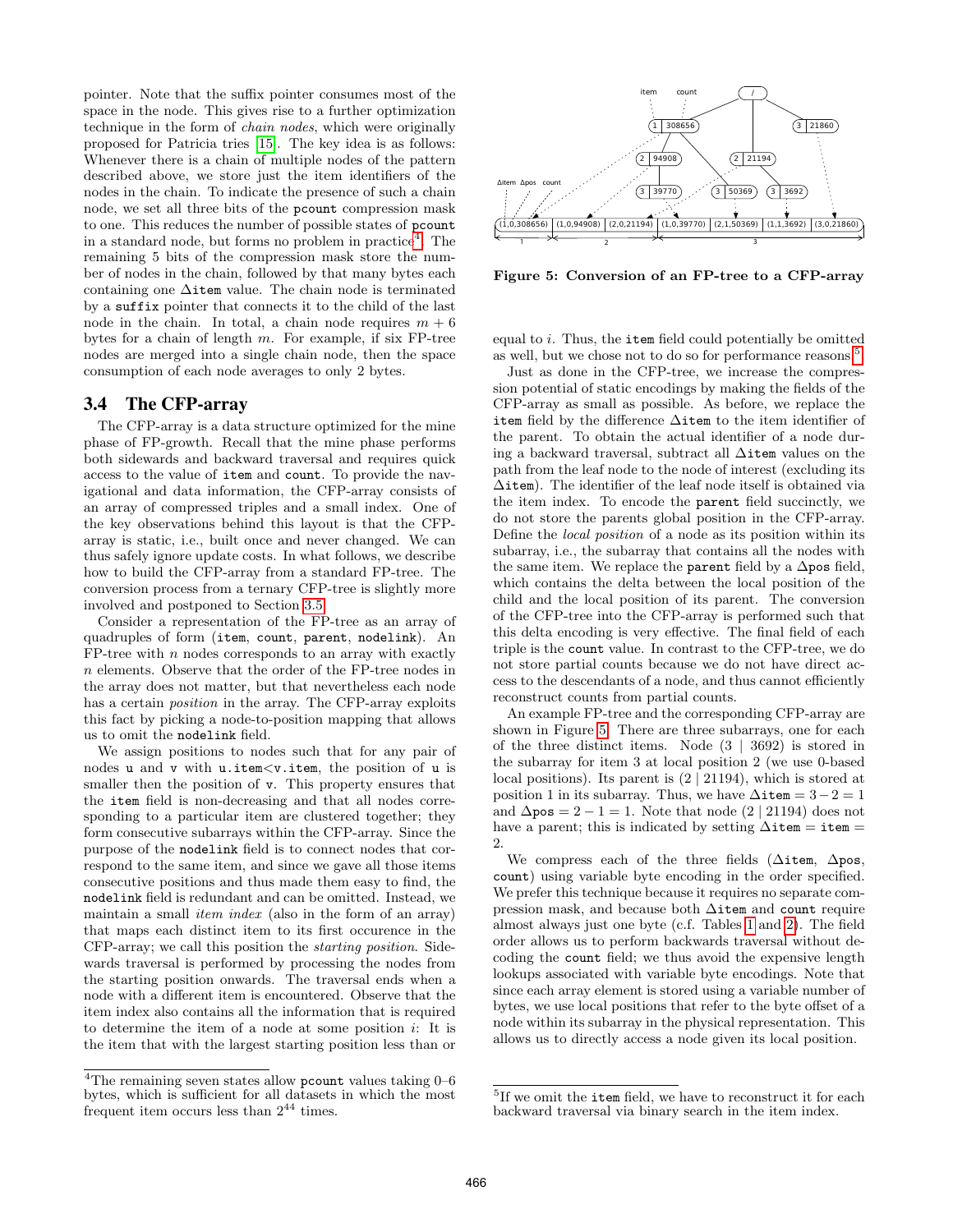## <span id="page-6-1"></span>3.5 Conversion

Conversion of the ternary CFP-tree to the CFP-array is required in between every build phase and its subsequent mine phase. We perform this transformation in two passes over the ternary CFP-tree. The first pass is required to determine the size of the CFP-array, while the second pass is used for the actual transformation. The transformation is not performed in-place so that the main memory has to be large enough to hold both data structures simultaneously. Fortunately, this does not increase the peak memory consumption because (1) FP-growth will produce many more FP-trees in the mine phase, and (2) the CFP-tree can be discarded immediately after the conversion, i.e., before these FP-trees are created. Therefore, the memory that stores the CFP-tree is reused by FP-growth during the mine phase. Furthermore—as shown in our experiments—even in cases where the main memory is not large enough to hold both data structures simultaneously, the performance deterioration due to thrashing is low due to favorable memory access patterns during conversion. Our experiments indicate that the conversion consumes only a small fraction of the overall execution time of FP-growth.

The conversion process is illustrated in Figure [5.](#page-5-2) The size and starting position of each subarray in the CFP-array can be determined via a recursive depth-first traversal of the CFP-tree. For each node, we compute the space consumption of the variable byte encodings of the count, ∆pos, and ∆item fields and accumulate it individually for each item. The transformation itself also performs a recursive depthfirst traversal, and writes each node directly into its final position within the CFP-array. This position is easily determined from the information gathered in the first pass. The ∆pos fields are obtained via a stack that contains the path taken from the root to the current node during the traversal.

The transformation has a good memory access behavior because (1) each triple is written only once into the CFParray and, more importantly, (2) triples are written sequentially within each of the  $n$  subarrays. For this reason, the operating system must hold only  $n$  physical pages for the CFP-array so that trashing is avoided.

### <span id="page-6-0"></span>4. EXPERIMENTS

We ran experiments with different algorithms for frequentitemset mining, and different data structures for FP-growth. We will refer to the combination of FP-growth with the CFP-tree and the CFP-array as CFP-growth. Our experiments suggest that CFP-growth requires significantly less main memory than plain FP-growth. The positive effect on runtime is minor when the dataset is small, but significant for large data. Compared to existing algorithms, we found that our data structures make CFP-growth the algorithm of choice for in-core processing. When the dataset is large, CFP-growth is multiple times faster than the fastest previous algorithms.

### 4.1 Experimental Setup

All experiments were run on a machine with an Intel Core i7-920 processor (2.67GHz), 6GB of physical memory, and a 64-bit Linux operation system. We implemented the ternary CFP-tree, the CFP-array and the complete CFP-growth algorithm in C++. We used the GCC compiler with standard optimization flags. Like all efficient frequent-itemset

| Name         | # TA | Avg.<br>card. | Distinct<br>items | Size        |
|--------------|------|---------------|-------------------|-------------|
| $Q$ uest1    | 25M  | 100           | 20k               | 13GB (33GB) |
| $Q$ uest $2$ | 50M  | 100           | 20k               | 26GB (65GB) |

<span id="page-6-2"></span>Table 3: Summary of datasets

mining algorithms, we make use of a simple memory manager (see Appendix [A\)](#page-11-14), which (1) avoids expensive malloc calls when creating new nodes, (2) reduces the pointer size, and (3) provides unpadded chunks of memory. For CFPgrowth, the memory manager allocates two separate chunks of 8GB virtual memory; thrashing occurs when the actual memory usage exceeds 6GB. The first chunk is used for storing ternary CFP-trees (one at a time), the second chunk is used for CFP-arrays (multiple at a time).

We restrict the maximum length of a single chain node to 15; longer chains are broken into multiple chain nodes. Although longer chains may have lower memory requirements, we found that both runtime overhead as well as memory fragmentation increase. We perform construction of new chain nodes only when a new leaf is inserted; we do not merge existing chain nodes. Note that chain nodes may be split when subsequent transactions are inserted.

To evaluate the compression ratio of CFP-growth, we used all of the real-world datasets in the FIMI repository [\[8\]](#page-11-6). The FIMI repository has been created for the purpose of evaluating different frequent-itemset mining algorithms; it contains both data and implementations. Provided datasets include retail [\[5\]](#page-10-5), connect [\[8\]](#page-11-6), webdocs [\[19\]](#page-11-12), and accidents [\[9\]](#page-11-15). The size of the raw data varies from 335kB to 1.4GB.

For our performance experiments, we generated two synthetic datasets generated with the IBM Quest Dataset Generator [\[2\]](#page-10-6). All datasets were stored in plain text files, which follow the standard FIMI format. Each line consists of a list of items that constitute a single transaction. The average storage space per occurrence of each item is below 6 bytes. Table [3](#page-6-2) summarizes the characteristics of the synthetic datasets. The size in brackets denotes the size of the IBM Quest output before conversion to the FIMI file format.

An important part of the frequent-itemset mining is data input. We implemented asynchronous double buffering, i.e., we work with two input buffers: one that is being processed and one that is being loaded from disk. We found that the build phase of the initial ternary CFP-tree is still I/O bound.[6](#page-6-3) This would even be true if we replaced the textbased input files by binary files, which corresponds to a file size reduction of roughly 40%.

### 4.2 Compression Ratio

The purpose of this set of experiments is to evaluate the compression ratio of our data structures on a large variety of real world datasets.

In the first set of experiments, we measured the average node size in bytes for both the ternary CFP-tree and the CFP-array. The average is taken over the number of nodes in the corresponding FP-tree; in the ternary CFP-tree, the number of nodes may be less because multiple FP-tree nodes may be merged into a single chain node.

<span id="page-6-3"></span> $6$ Our hard disk has a maximum bandwidth of  $108MB/s$ (measured using hdparm).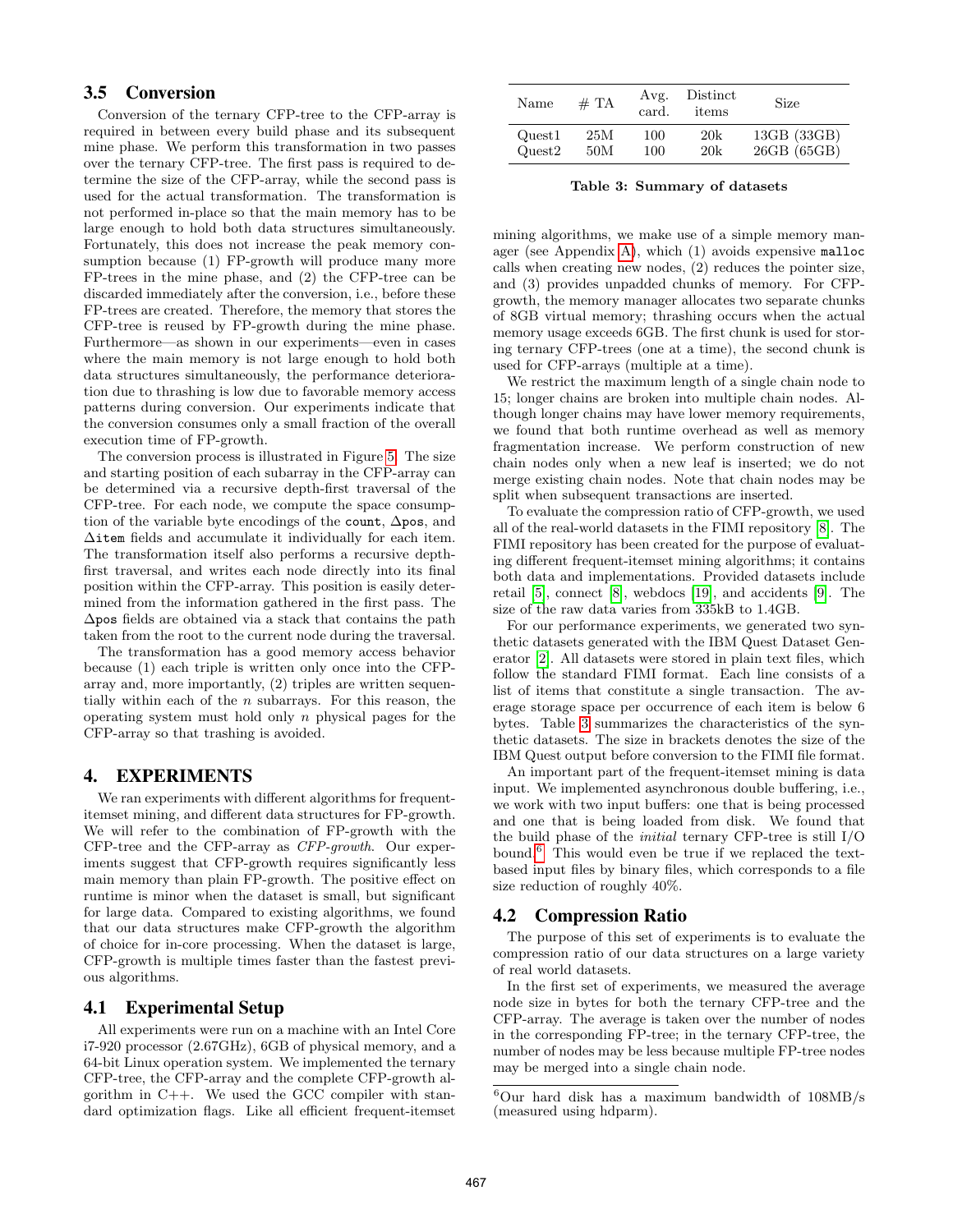<span id="page-7-0"></span>

Figure 6: Average node sizes for different datasets

We determined the node size of state-of-the-art implementations of FP-growth by investigating source code. We found that each node requires 40 bytes of main memory in most implementations, including [\[12\]](#page-11-11). During compilation, the compiler performs alignment optimization which increases node size to 48 bytes; this behavior can be avoided with appropriate modifications of the source code. We assume such a modification, and take 40 bytes per node as the baseline.

Figure [6\(a\)](#page-7-0) shows the average node size of a ternary CFP-tree built from the retail, connect, kosarak, accidents, webdocs, Quest1, and Quest2 datasets with various choices of minimum support  $(\xi_{high} = 0.31\%, \xi_{medium} = 0.07\%,$  $\xi_{low} = 0.01\%$ . We omit results for the other FIMI datasets, which have similar characteristics. The ternary CFP-tree is most effective for the webdocs dataset, which benefits heavily from node chaining. On this dataset, the space consumption per node averages to about 2 bytes. The lowest observed average node size of 1.56 bytes is obtained with a minimum support of  $\xi = 2.5\%$  (not shown). This corresponds to a 25x size reduction compared to the standard FP-tree. When the minimum support decreases, the tree size increases and the ternary CFP-tree branches out more. Therefore, the tree has less or shorter chains so that the average node size increases slightly. This behavior can also be observed on the retail dataset, which exhibits the highest average node size of 5.7 bytes. This corresponds to a 7x reduction of memory consumption.

Results for the CFP-array are given in Figure [6\(b\).](#page-7-1) Here, the average node size is dominated by the ∆pos field. This field requires the most space in the webdocs, Quest1, and Quest2 datasets. For all datasets, the average node size is below 5 bytes; it is close to 4 bytes in the best cases. These node sizes correspond to an 8x–10x reduction of memory consumption.

### 4.3 Build Phase and Conversion

We next investigated the build phase of CFP-growth, including the conversion of the ternary CFP-tree to the CFP-array. For this set of experiments, we use the Quest1 dataset; the datasets from the FIMI repository are so small that no memory bottleneck arises. We compare our algorithm against the best-performing FP-growth implementation—proposed by Grahne and Zhu [\[12\]](#page-11-11)—of the FIMI repository. Other implementations and algorithms are discussed in Section [4.5.](#page-9-0)

<span id="page-7-1"></span>Figure [7\(a\)](#page-8-0) shows the time to build the ternary CFP-tree and convert it to the CFP-array (for CFP-growth) or just the time to build an FP-tree (for FP-growth). We varied the minimum support  $\xi$  during the experiments, but show the corresponding number of  $FP$ -tree nodes on the x-axis. This presentation highlights the behavior of the algorithms under memory pressure. We also plot the time required for scanning the data. Recall that FP-growth performs two scans: The first scan counts the frequency of each item, while the second scan builds the prefix tree. We found that FP-growth and CFP-growth perform similarly for small prefix trees. The slight advantage of CFP-growth may be explained by our usage of double buffering; adding double buffering to the FP-growth implementation may also speed it up slightly. Note that the extra runtime of CFP-growth for conversion to the CFP-array is relatively small. For example, the conversion of a ternary CFP-tree with 150M nodes requires 22s; a single scan of the data alone takes 186s.

As the tree size increases, the build time of the FP-tree explodes. This is because the tree size quickly exceeds the available main memory (6GB) so that thrashing occurs; see Figure [7\(b\).](#page-8-1) In fact, for a tree size of about 145M nodes, the FP-tree required 6.5GB of main memory and took roughly 8.5h to build. In contrast, CFP-growth can process much larger trees without thrashing. The CFP-tree and the CFParray together hit the main memory limit for a tree size of roughly 950M nodes. As we go beyond this size, the runtime of CFP-growth starts to increase more quickly but remains acceptable. For example, a prefix tree of 1,300M nodes corresponds to a 2.0GB CFP-tree and a 6.0GB CFP-array. Still CFP-growth requires only about 800s to build and convert the tree. To see why, observe that the CFP-tree fits entirely into main memory so that thrashing only occurs during conversion. Memory access during conversion is almost sequential so that the amount of thrashing is expected to be quite low. As we go to even larger tree sizes, thrashing increases heavily. For example, to build and convert a tree of 1.75B nodes, CFP-growth requires 4,000s.

### 4.4 Overall Performance

We move on to experiments that cover the overall performance of FP-growth and CFP-growth. As before, we compare our CFP-growth implementation with the bestperforming FP-growth implementation of the FIMI repository; see the next section for a comparison with other algo-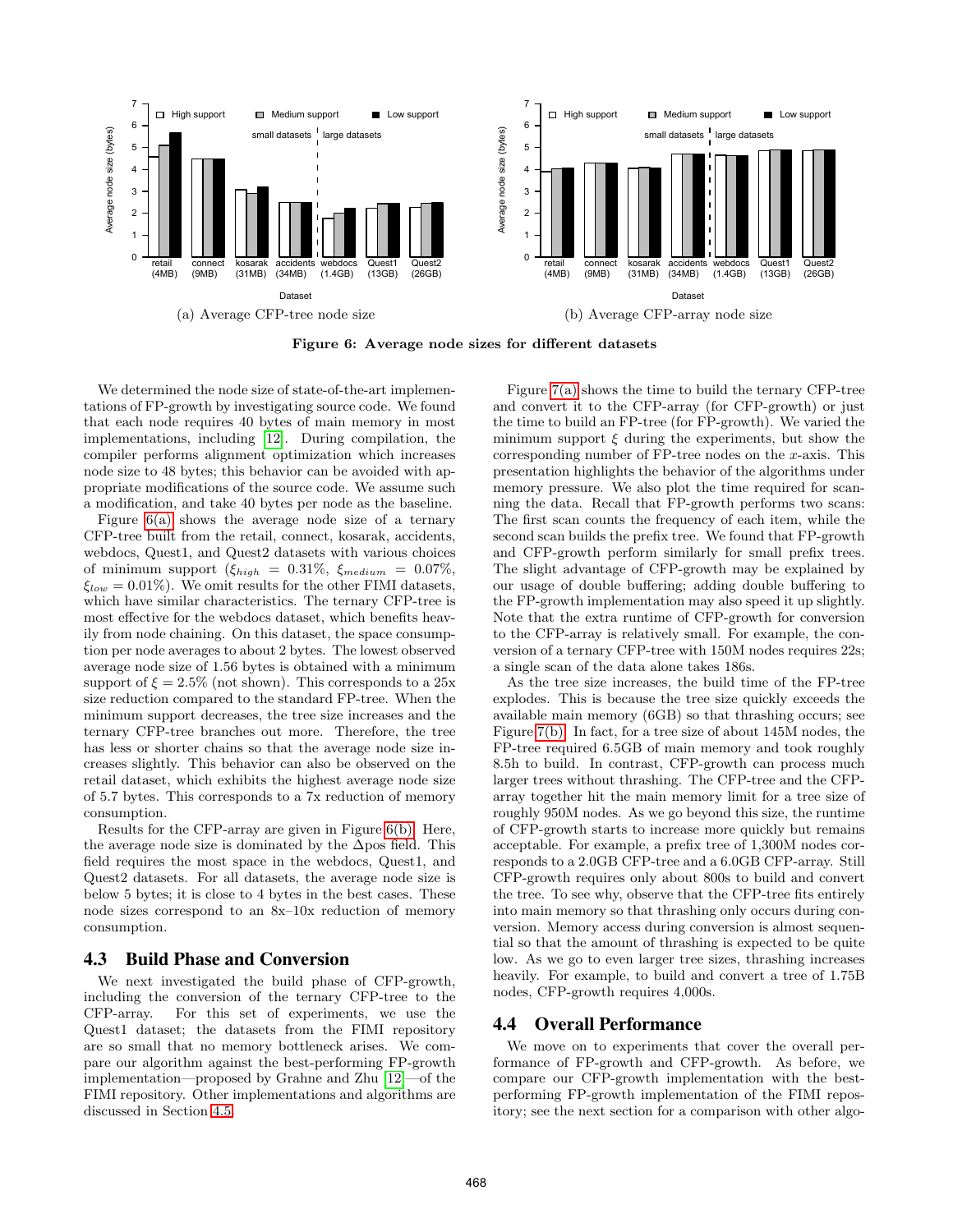<span id="page-8-0"></span>

Figure 7: Tree build phase and Full Frequent-Itemset Mining on Quest1

<span id="page-8-2"></span>rithms. In contrast to the FP-growth implementation, our CFP-growth implementation does not perform any particular optimization of the mining step. We chose this approach because our focus is mainly on overall memory consumption. Note that we implemented the mining phase in a sequential fashion; it can be easily parallelized via sharing of its data structures (CFP-tree or CFP-array) across multiple processors.

The total execution time and memory consumption for various values of minimum support are shown in Figures [7\(c\)](#page-8-2) and  $7(d)$ , respectively. As before, the x-axis shows the tree sizes of the initial FP-tree corresponding to the choice of minimum support. For FP-growth we give the peak memory consumption. For CFP-growth, we instrumented the source code to also obtain the average memory consumption. As can be seen, CFP-growth outperforms FP-growth for all problem sizes. As mentioned previously, the performance advantage of CFP-growth for small tree sizes may be a consequence of our use of double buffering when building the initial tree. As tree sizes increase, FP-growth exceeds the available main memory and its overall execution time increases significantly. For example, at 135M nodes  $(\xi = 3.24\%)$ , FP-growth has a peak memory consumption of 8.1GB and requires 8,696s to complete. For the same minimum support, CFP-growth has a peak memory consumption of 1.6GB and requires 438s to complete. This corresponds to a speed-up of 20x. For larger tree sizes (smaller support), the speed-up increases further.

<span id="page-8-3"></span><span id="page-8-1"></span>CFP-growth scales well up to an initial tree size of 930M nodes. At this point, the peak memory consumption hits the main memory size of 6GB. Compared to FP-growth, which reaches this size at 130M nodes, CFP-growth can perform pure in-core processing for a 7.5x larger tree. Note that the non-linear increase of runtime and memory consumption of CFP-growth results from the fact that, as the minimum support decreases, more and more itemsets become frequent. To find these itemsets, more work has to be done and more conditional CFP-trees have to be created and stored in main memory.

The overall behavior of both FP-growth and CFP-growth can be summarized as follows:

- 1. Best performance is achieved when all data structures fit in main memory.
- 2. The performance degrades but still remains acceptable when only the working set of the data structures fit in main memory and the remaining data structures are swapped to disk.
- 3. A strong performance degradation occurs when the working set does not fit in memory.

The main advantage of CFP-growth is that the transitioning from 1 to 3 occurs at a much slower pace.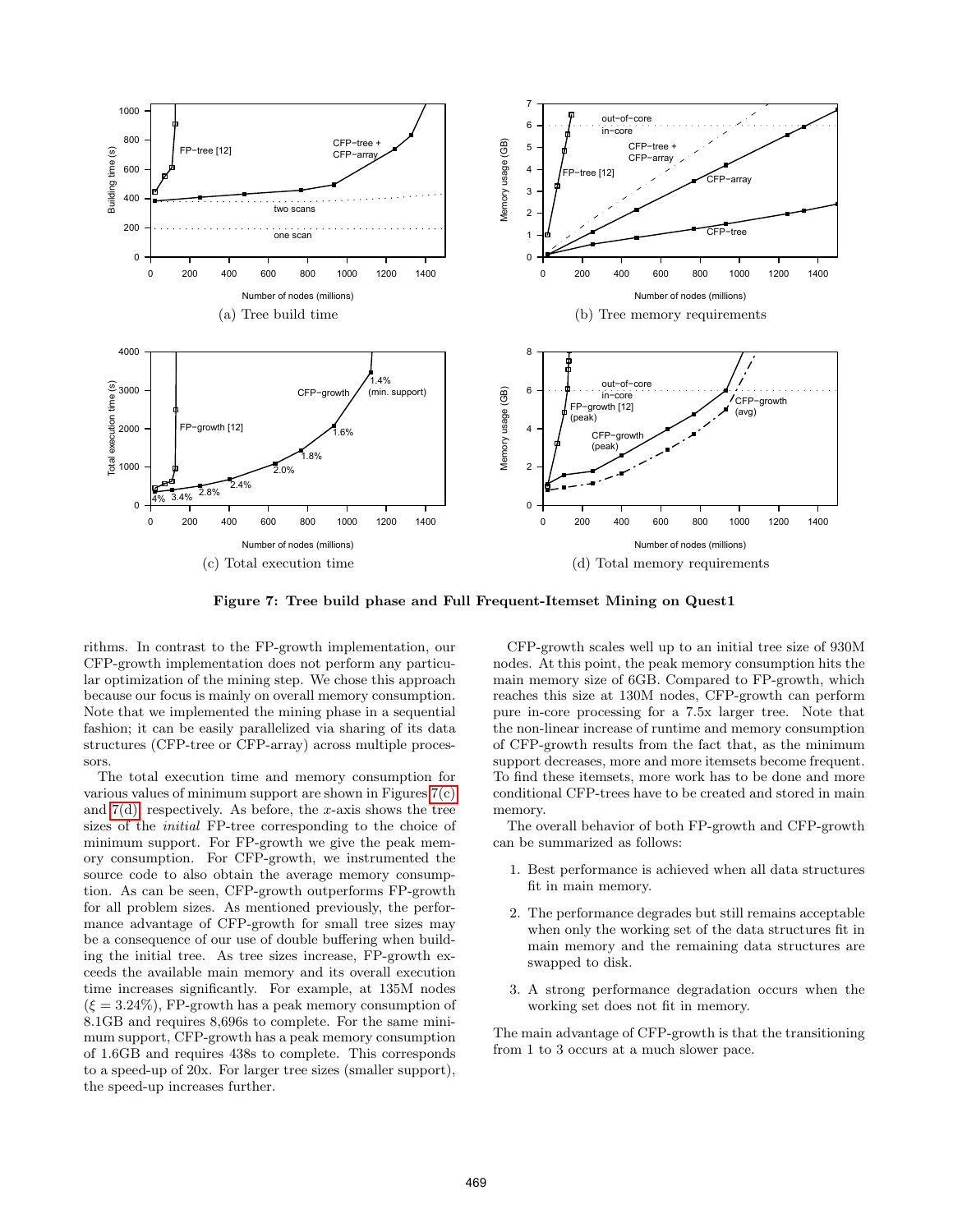<span id="page-9-2"></span>

(a) Comparison to FP-growth-based algorithms on Quest1

<span id="page-9-4"></span>



<span id="page-9-3"></span>(b) Peak memory consumption of FP-growth-based algorithms on Quest1



<span id="page-9-5"></span>(d) Comparison with most competitive algorithms on Quest2

Figure 8: Comparison to other algorithms

## <span id="page-9-0"></span>4.5 Comparison With Other Algorithms

We compared CFP-growth to several alternative algorithms. Fast implementations of these algorithms have been taken from the FIMI repository [\[8\]](#page-11-6) as well as the PAR-SEC benchmark suite [\[4\]](#page-10-7). We used both the Quest1 and Quest2 datasets. Some algorithms had very high execution times even with the highest minimum support used in our experiments ( $\xi = 4.0\%$ ); for example, we stopped PatriciaMine [\[21\]](#page-11-16) after 2 hours of working at the highest support level (it used only 1.3GB of main memory at this time). The remaining algorithms have been used in our experiments.

In a first set of experiments, we compared CFP-growth with the algorithms CT-pro [\[27\]](#page-11-17), FP-growth-Tiny [\[20\]](#page-11-18), and  $FP\text{-}array$  [\[16\]](#page-11-7),<sup>[7](#page-9-1)</sup> each of which improves FP-growth with certain optimizations. The execution time and peak memory consumption on the Quest1 dataset are shown in Figures [8\(a\)](#page-9-2) and [8\(b\),](#page-9-3) respectively. CFP-growth consistently outperforms all three FP-growth variants across all choices of minimum support. Both FP-growth-Tiny and CT-pro consume the entire available main memory (6GB) at a minimum support of  $\xi = 3.6\%$  ( $\approx 80$ M nodes), so that expensive out-of-core computation is necessary even when the minimum support is large. For example, FP-growth-Tiny required about 38 hours at this point. The FP-array implementation always requires more than the available main memory because it loads the complete dataset into main memory during the first scan. During the second (inmemory) scan, the FP-tree is built using the memory space of already processed input data. Our experiments indicate that the FP-array has high costs for the first two scans as well as the FP-tree to FP-array conversion, but it scales better than FP-growth-Tiny and CT-pro. FP-array's mining procedure goes out-of-core at a minimum support of  $\xi = 2.6\%$ . At this point, CFP-growth is already an order of magnitude faster.

Figure [8\(c\)](#page-9-4) shows the execution time of CFP-growth and the best-performing FIMI algorithms—nonordfp [\[23\]](#page-11-19), LCM (ver. 2) [\[29\]](#page-11-20) and AFOPT [\[18\]](#page-11-21)—on the Quest1 dataset. The nonordfp implementation required about 1,200s at the highest minimum support of  $\xi = 4.0\%$ . At the slightly smaller value of  $\xi = 3.6\%$ , the time increases drastically to 12,000s. This is caused by the high memory requirements of nonordfp, which forces early out-of-core computation. LCM as well as AFOPT scale to larger trees. AFOPT is the slowest of the remaining algorithms. LCM and CFPgrowth perform similar (with LCM being slightly faster) up to  $\xi = 2.8\%$ . From this point on, both LCM as well as AFOPT go out-of-core and their performance degrades accordingly. CFP-growth performs in-core computation up to  $\xi = 1.6\%$  (c.f. Figure [7\(d\)\)](#page-8-3). At that level, the CFP-tree contains 900M nodes; this is 3x larger than the out-of-core threshold for LCM and AFOPT.

<span id="page-9-1"></span><sup>7</sup>The FP-array implementation has been taken from the PARSEC benchmark suite [\[4\]](#page-10-7).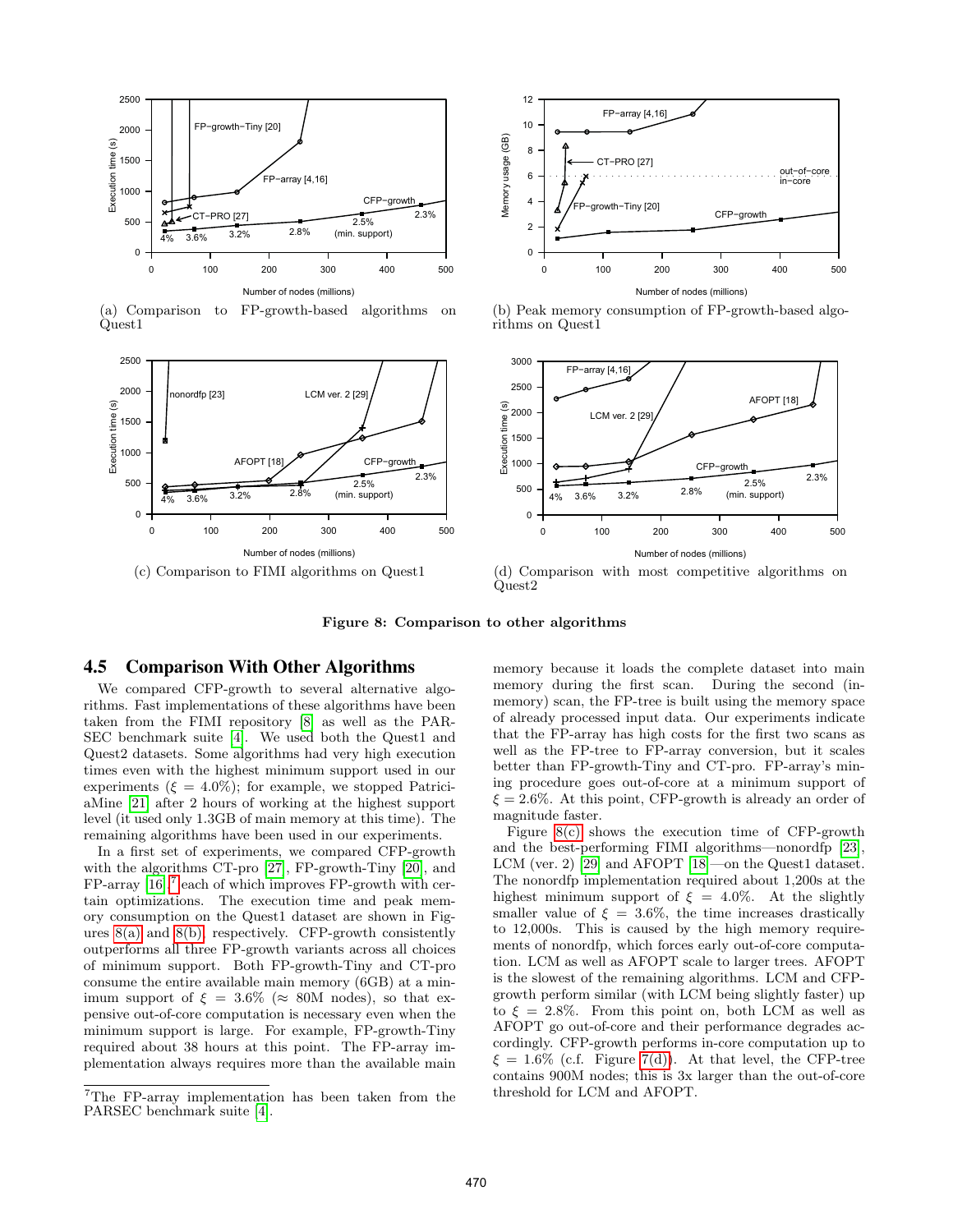We observe different trends in behavior on the larger Quest2 dataset, which has twice as many transactions. The results are shown in Figure  $8(d)$ . As before, the FP-array implementation has high execution time even for the large minimum support values; similar to Quest1, its mining procedure goes out-of-core at a minimum support of  $\xi = 2.6\%$ . Since the memory requirement of LCM depends directly on the number of transactions, the algorithm breaks down much earlier ( $\xi = 3.2\%$ ). This dependency on input size renders LCM problematic for datasets with many transactions. In contrast, AFOPT shows similar performance as in the previous experiments, but CFP-growth shows better scalability. Comparing performance on Quest1 and Quest2 at  $\xi = 3.2\%$ , we find that AFOPT runtime increases by 50%, while the runtime of CFP-growth increases by only 25%. This behavior results from the fact that the cost of the mine phase are similar on both datasets, but the build phase is more expensive on Quest2. As before, AFOPT goes out-of-core for support values larger than  $\xi = 2.5\%$ . At this point, CFPgrowth is significantly more efficient than both AFOPT and LCM.

### <span id="page-10-2"></span>5. RELATED WORK

Recent work on prefix-tree based frequent-itemset mining can be divided into four major areas: (1) memory reduction, (2) CPU reduction, (3) out-of-core processing, and (4) distributed FP-growth. Many of the approaches are orthogonal to our work; combinations may thus provide further improvement.

Research in (1) focuses on the reduction of the memory requirements of FP-growth. This paper belongs to this class.  $Oz$ kural et al. propose FP-growth-Tiny  $[20]$ , which does not create conditional FP-trees and performs all work on the initial big FP-tree. On large data, this initial tree is too large to fit in main memory. Sucahyo et al. propose two algorithms named CT-ITL [\[26\]](#page-11-22) and CT-PRO [\[27\]](#page-11-17), which both work with a compressed FP-tree structure that avoids repeated storage of similar subtrees. Its compression ratio is less than that of CFP-growth. Note that each of the aforementioned approaches achieves memory reduction by removing nodes, subtrees, or even complete FP-trees. In contrast, CFP-growth modifies the physical design of the tree. Pietracaprina et al. [\[21\]](#page-11-16) use a Patricia trie to represent the base data. Our chain nodes are based on this idea, but we merge nodes slightly differently and use compression techniques. The CFP-array is inspired by the core data structure of nonordfp [\[23\]](#page-11-19), which in the mine phase stores the count and parent fields of all nodes in two separate arrays. The CFP-array can be seen as refinement with better navigational properties and lower space consumption. nonordfp does not reduce memory in the build phase.

Approaches in class (2) adapt FP-growth to the characteristics of modern hardware. These approaches focus on small problem sizes, where memory bottlenecks are not an issue. They all use two different data structures for the build and mine phase of FP-growth; the separation of CFP-tree and CFP-array was inspired by this idea. In contrast to our approach, however, the CPU-optimized algorithms unroll the paths from each leaf node to the root. Therefore, the nodes of each path are stored continuously in memory. This procedure improves cache locality but increases the size of the FP-tree. Examples of such approaches include the CCtree [\[10\]](#page-11-23) and the FP-array [\[16\]](#page-11-7). Although these optimization significantly speed up the mining process, the CC-tree requires twice as much memory as the FP-tree [\[16\]](#page-11-7), while the FP-array requires roughly the same amount of memory as regular FP-growth.

Research in out-of-core mining—class (3)—focuses on the case where the FP-tree does not fit into main memory. One approach is to use sampling [\[28\]](#page-11-24); this leads to approximate results so that some frequent itemsets may not be found. Buehrer [\[6\]](#page-10-3) classifies out-of-core algorithms and proposes I/O-conscious optimizations that reduce the overhead of out-of-core processing. In contrast, we try to avoid outof-core processing to the extent possible.

Research in class (4) adapts FP-growth to parallel or distributed processing. Li et al. [\[17\]](#page-11-25) propose a distributed FPgrowth implementation based on MapReduce. They divide the data into sets of "group-dependent transactions," which form independent FP-trees. Depending on the dataset, such a partitioning may or may not be effective. Buehrer et. al [\[7\]](#page-10-8) propose a parallel implementation of FP-growth that minimizes I/O and communication overhead based on an efficient tree pruning method.

## <span id="page-10-4"></span>6. CONCLUSION

The discovery of frequent itemsets in large datasets is a fundamental task in data mining. Prefix-tree algorithms belong to the fastest of the available algorithms but have excessive memory consumption. This may force out-of-core processing, which significantly increases runtime. To address this problem, we introduce two highly-tuned data structures: the CFP-tree and the CFP-array. Both data structures exploit a combination of structural changes to the FPtree and lightweight compression techniques. The resulting reduction of memory consumption—a factor of 7x–25x in our experiments—allows in-core processing for significantly larger datasets. No significant overhead is imposed when mining small datasets. Our algorithm thus constitutes an efficient solution for in-core frequent-itemset mining on a wide range of datasets.

## 7. REFERENCES

- <span id="page-10-0"></span>[1] R. Agrawal, T. Imieliński, and A. Swami. Mining association rules between sets of items in large databases. In SIGMOD, pages 207–216, New York, NY, USA, 1993. ACM.
- <span id="page-10-6"></span>[2] R. Agrawal and R. Srikant. Quest synthetic data generator. IBM Almaden Research Center.
- <span id="page-10-1"></span>[3] R. Agrawal and R. Srikant. Fast algorithms for mining association rules. In VLDB, pages 487–499, 1994.
- <span id="page-10-7"></span>[4] C. Bienia, S. Kumar, J. P. Singh, and K. Li. The parsec benchmark suite: Characterization and architectural implications. In PACT, October 2008.
- <span id="page-10-5"></span>[5] T. Brijs, G. Swinnen, K. Vanhoof, and G. Wets. Using association rules for product assortment decisions: A case study. In Knowledge Discovery and Data Mining, pages 254–260, 1999.
- <span id="page-10-3"></span>[6] G. Buehrer, S. Parthasarathy, and A. Ghoting. Out-of-core frequent pattern mining on a commodity pc. In SIGKDD, pages 86–95, New York, NY, USA, 2006. ACM.
- <span id="page-10-8"></span>[7] G. Buehrer, S. Parthasarathy, S. Tatikonda, T. Kurc, and J. Saltz. Toward terabyte pattern mining: an